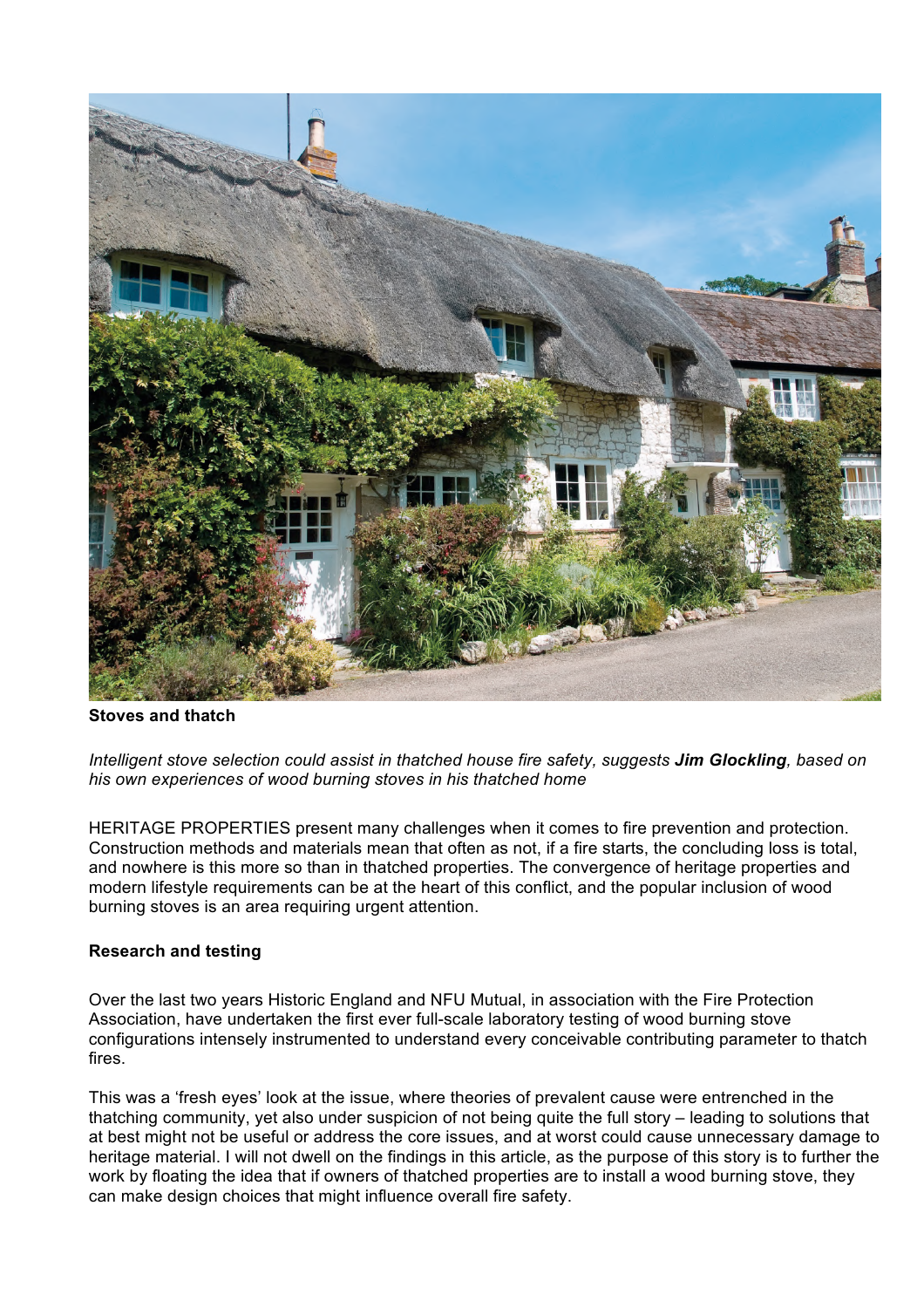

Details of the programme of work and the derived definitive guidance are reported elsewhere, but suffice it to say that assured and demonstrable ways of fire raising included birds nesting, faulty chimney brickwork and poor stove operation. Less likely would be fire raising resulting from conduction and thermal accumulation through perfect brickwork and linings. It is important to say that we are talking about 'likelihood' in the context of already unlikely events.

I am a thatch owner myself and, on the basis of the above work, I have decided to remove the wood burning/multi fuel stove from my house. To be clear, the initial recommendation made as a result of that work is to not install a wood/multi fuel burner – which seems unthinkable – but it does go on to give helpful mitigation advice if one is present. At the time of installing it, I believed it to be a safer option than the open fire that it replaced: this is incorrect as the statistics clearly point to a risk associated with stoves and not open fires. Whilst this might seem initially odd, I hope by the end of this article you will understand why it's actually quite obvious.

# **Stove design/operation**

For the purposes of discussing stove design, we need to take it as read that there are certain 'essentials' that are covered off, including the need for approved installers; adherence to building regulations; the need for regular sweeping and inspection by those appropriately certified to carry these out; the fitting of a bird guard; and a knowledge of the latest advice on stove ignition procedures, operation and installation (see the new HE/NFUM/FPA [Historic England/NFU Mutual/Fire Protection Association] guidance pamphlet, *Guidance for owners of thatched buildings with wood burning and multi-fuelled stoves*).

As the technical director of the FPA, who is meant to know about fire safety, let me tell you about how we live(d) with our wood burning stove: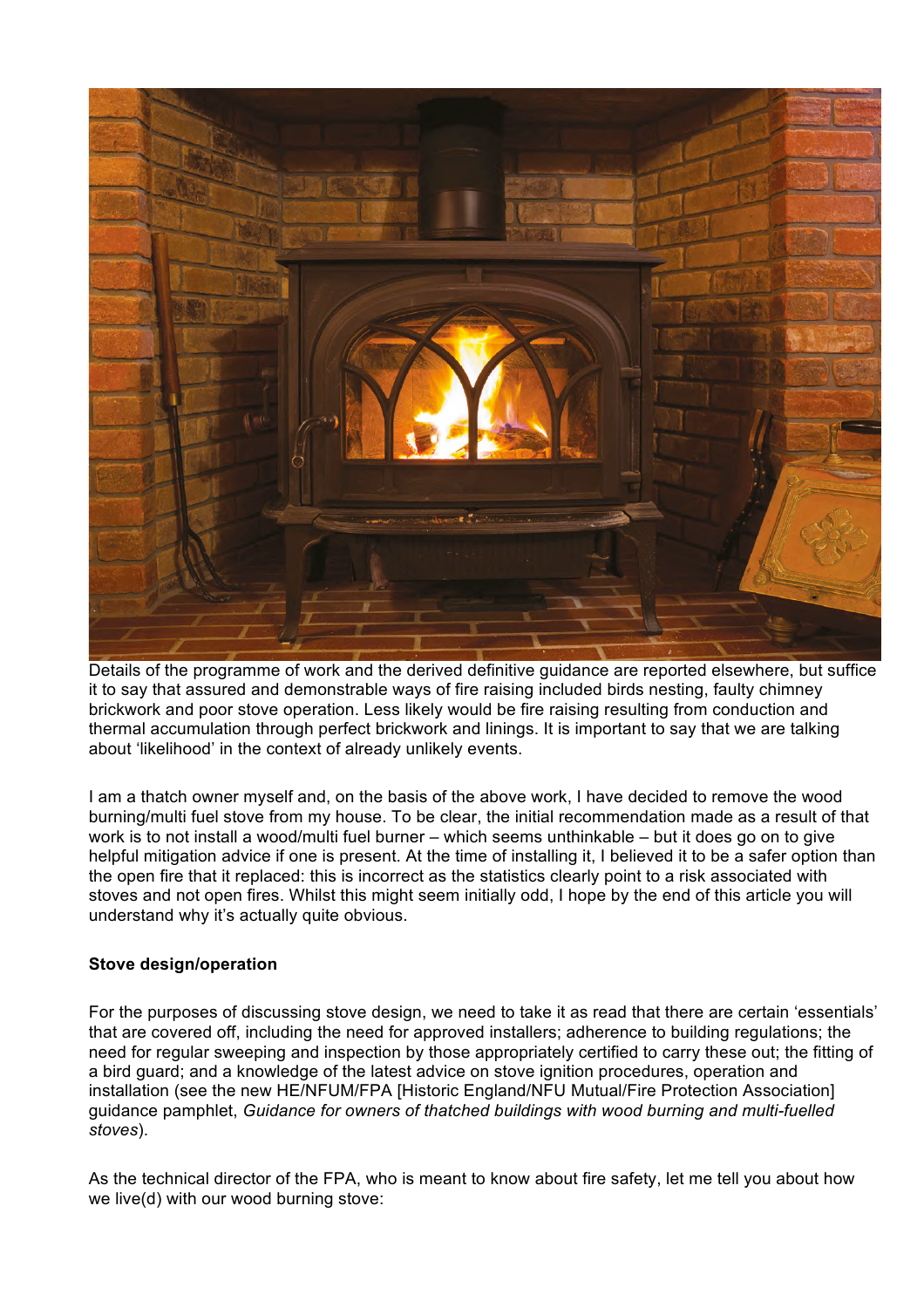- it has a flue thermometer on it that everyone in the house knows how to read from the age of four, my children knew to inform me if it went into the red zone
- instruction is given to anyone using the house when we are not, especially my rogue brother-inlaw who craves the idea of a roaring fire to lounge in front of on the sofa (and ultimately to fall asleep by!) as he seeks respite from London living.
- everyone in the house can identify from the sound of its operation when it might be over ventilating
- the glass window's normal state was black; it provided heat and burned steadily, but did not provide the idealised beautiful glow of the brochures – to achieve that required it to be hotter than I (or the stove thermometer) felt appropriate
- I could at all times evidence to my insurer that their requirements were adhered to
- ignition and refuelling/rekindling were always 'attended' events until the ventilation controls were returned to their steady operational conditions

This will sound odd to many, but I'm a bit of a worrier and I do get to see all too often the consequences of when things go wrong. Safe stove operation is complex and for every good attribute there is usually a balancing counter argument, so the solution will inevitably be a compromise.

### **Managing ventilation**

Once a stove is lit, control is achieved through management of ventilation; mostly through restriction of the air entering the combustion chamber and sometimes additionally through the control of smoke and gases egressing it. If a stove is over ventilated it will run very hot. Pro arguments will claim a stove that is hot will fully combust material in the flue so the likelihood of sparks emerging the stack to threaten the thatch is less likely. It might also be true that tar deposition in the flue will be less.

Counter arguments may say that the additional heat may challenge imperfect brickwork to potentially set fire within the thatch itself, and that the increased velocity within the flue will be able to lift heavier material out of the combustion chamber which might well have enough energy to emerge as worst case 'heavy sparks'. These are sparks that drop on exit to the thatch rather than float off out of harm's way.



-<br>Example of multi fuel stove with separate doors for providing fuel<br>loading and ash pan removal

High velocities and very high smoke temperatures might also combine to initiate chimney fires and perhaps even cause tar deposits on pot top devices to dislodge and fall to the thatch surface. Many of these aspects have been demonstrated to be correct in the laboratory, and the nature of the spark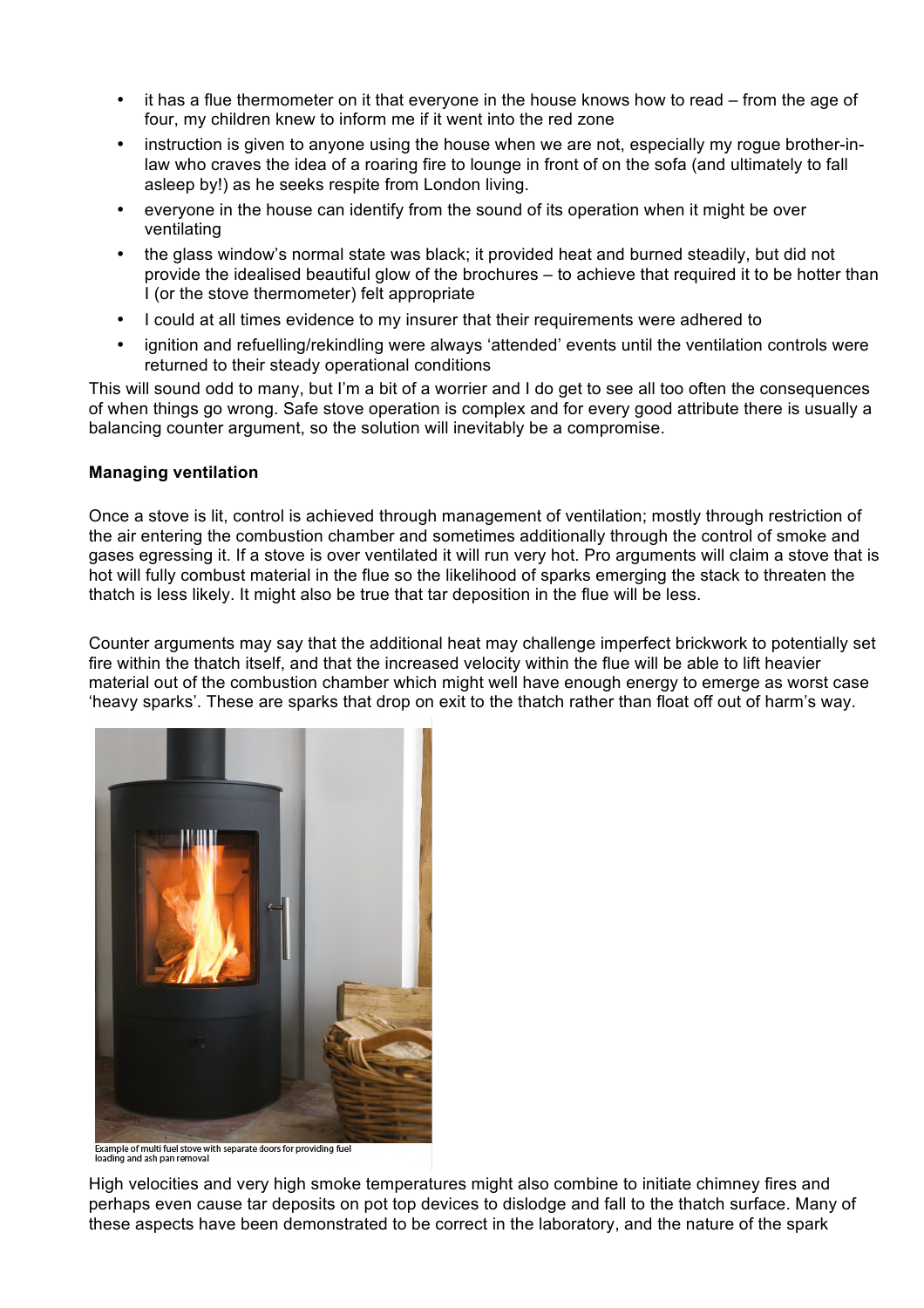emergence can additionally depend on both what you are doing at the time (refuelling and riddling), and what you are burning/using as ignition materials.

Focusing on ventilation, stove design has a vital role to play in constraining the user to conduct this in a responsible fashion. The critical elements are:

- how much air the controls allow in
- where the air enters in relation to the fuel bed
- whether there is scope to 'illegally' abuse the stove configuration to introduce great quantities of air over and above the maximum achievable through use of the controls

Stoves will often have more than one controllable point of entry for air. In a traditional log burner, where there is no ash pan and the logs sit on the bottom of the stove in the bed of ash itself, ventilation may be provided from a sliding or rotating control in the door, and via an air wash system designed to keep the glass clean (this enters from the top of the stove through a sparge pipe arrangement). The only means of getting extra air in is to open the fuel loading door, which makes the system during these periods no different to an open fire. All of these points of air entry are above the fuel – it is a gentle form of ventilation in comparison to the next scenario.

Stoves of the multi fuel variety, and some dedicated wood burning stoves, incorporate an ash pan; a location for ash from coal/coke burning to fall. With this simple change comes the scope to introduce air under the fuel: intensely aggressive ventilation can be achieved through under fuel ventilation, and, like a blacksmith's forge, very high temperatures and flue velocities can quickly be achieved. Obviously, the maximum level of ventilation achievable is capped by the limit of the controls that supply to this region of the stove, but for the reckless and impatient, other methods may be possible.

Where the presence of the ash pan is an 'optional extra', allowing a wood-burning stove's capability to be extended to also burn coke and coal, it may have its own door that is separate to and can be opened separately from the fuel loading door. These are the type of stoves we have been using in the laboratory for the test programme, and using the door as ventilation (obviously against the advice of the manufacturer's operation manual) the stove will sing like an organ pipe and eject significant matter from the pot top without trouble, and raise temperatures universally well above anything that would be considered normal.

Looking at the full range of stove designs out there, I'm of the opinion that this is a known issue. Some designs have a combined fuel loading/ash pan door that prevents this method of over ventilation being possible. Many designs interlock the two doors such that, whilst they are separate, the fuel loading door can be opened in isolation but the ash pan door cannot. In the light of the work done, these are excellent features to see, but can thatch owners or anyone else in the supply chain appreciate that some stove choices may be cleverer than others at curtailing risks in at least one area of thatch house ownership?

# **Programme review**

The next obvious stage of this work would be to work with the stove manufacturers to discuss the findings of the work and – while we might have identified a desirable feature here – what other beneficial features are out there, such as automatic ventilation control, easier cleaning provision etc.

Used well, all stoves are 'safe', but the human element at the root of many risk problems can be reduced by good design and end user selection.

Finally, why might open fires be safer than stoves? Simply put, large amounts of cool air are entrained over the fuel and up the chimney with the smoke and combustion gases, resulting in significantly lower flue temperatures. Additionally, the cross-sectional area of the stack is generally very much greater than the small for 6in liners commonly used with stoves, so velocities are significantly less. At the end of the day though, all this may account for little when relatives at Christmas throw balls of wrapping paper on to